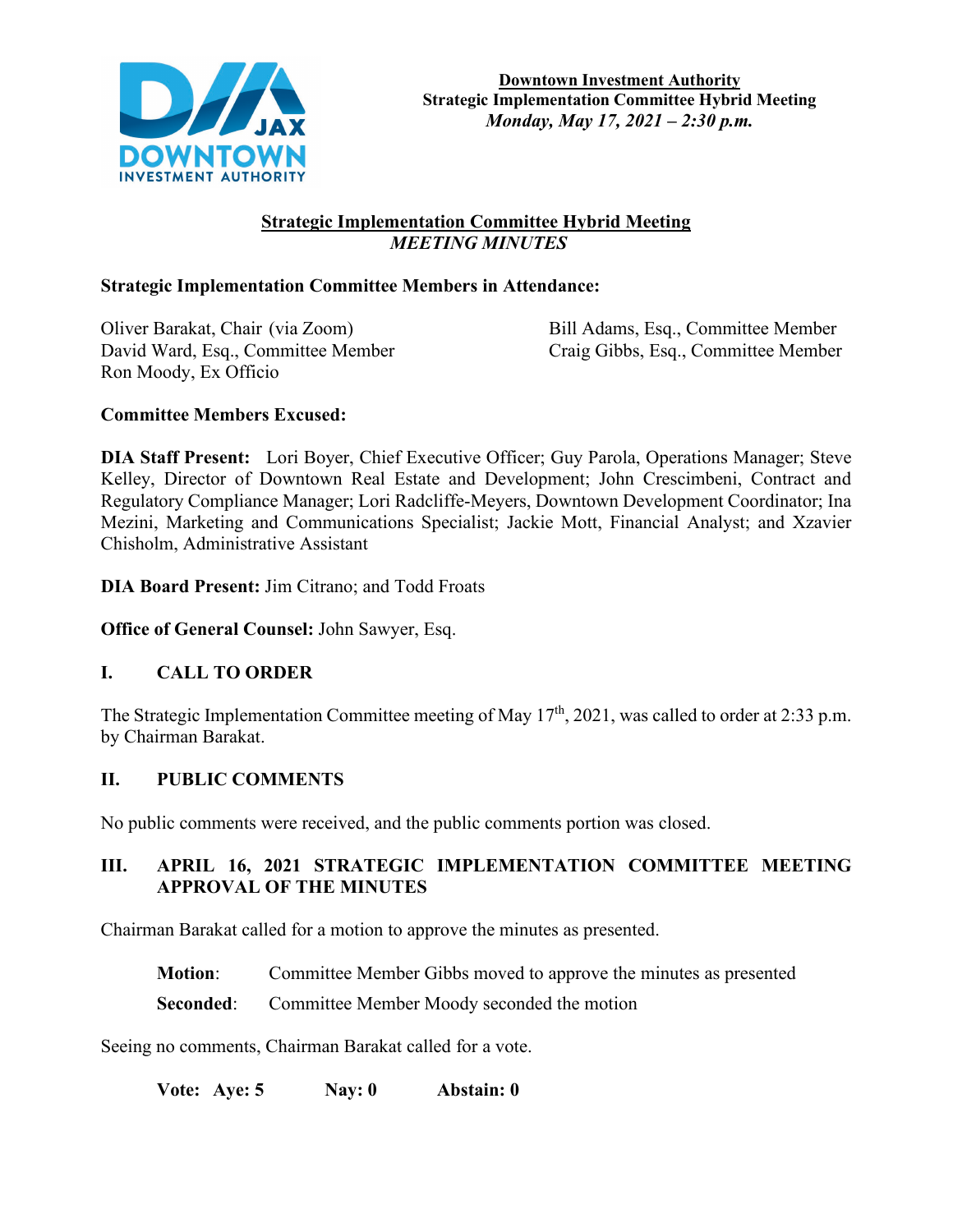# **THE MOTION PASSED UNANIMOUSLY 5-0-0**

### **IV. RESOLUTION 2021-05-04: Union Terminal DPRP Term Sheet (Steve Kelley, Director of Downtown Real Estate and Development)**

Chairman Barakat gave the floor to Mr. Kelley to introduce the Resolution.

Mr. Kelley provided an overview of the resolution, briefly detailing the Downtown Preservation and Revitalization Program request for the redevelopment of Union Terminal Warehouse. Ryan Akin, of Columbia Ventures, is present for questions. The following details were provided:

- Total development costs as submitted are \$60.8M; Total development costs as underwritten are \$52.9M.
- Proposed redevelopment of a 330,000 sq ft historic Jacksonville property, featuring 228 multifamily units as well as commercial space on the 7.8-acre site located between Arlington Expressway and Union Street East.
- The underlying property tax parcel extends beyond the southern edge of Arlington Expressway and into the downtown boundary which makes it eligible for funding through the DPRP guidelines. The request as proposed would provide \$4,246,963 in the HPRR Forgivable Loan, \$2,381,671 in the CCR Forgivable Loan, and \$1,657,159 in the DPRP Deferred Principal Loan, for a total of \$8,285,793.
- The overall ROI for the redevelopment of these properties is 0.86, including a 10-year tax abatement for historic property renovation.

Chairman Barakat opened the floor for discussion.

Mr. Kelley clarified for Committee Member Adams that there is access to Hogan's Creek from the property underneath the Arlington Expressway.

CEO Boyer clarified for Committee Member Adams that the Emerald Trail goes through the property and down to the creek. There is a zoning requirement for a 25ft easement along the creek bank.

Mr. Akin spoke on the redevelopment plans, stating their collaboration with site engineers to bring the trail down through the subway site as well as with Groundworks Jax to standardize it for the Emerald Trail.

Mr. Akin agreed to bring a visual to the full board meeting and further described the redevelopment plans for the Union Terminal warehouse site for Committee Member Adams.

Mr. Kelley clarified the ROI for Committee Member Adams, stating that it is higher than most DPRP projects.

| <b>Motion:</b> | Committee Member Gibbs moved to approve Resolution 2021-05-04 as |
|----------------|------------------------------------------------------------------|
|                | presented for recommendation to the Board                        |
|                | <b>Seconded:</b> Committee Member Ward seconded the motion       |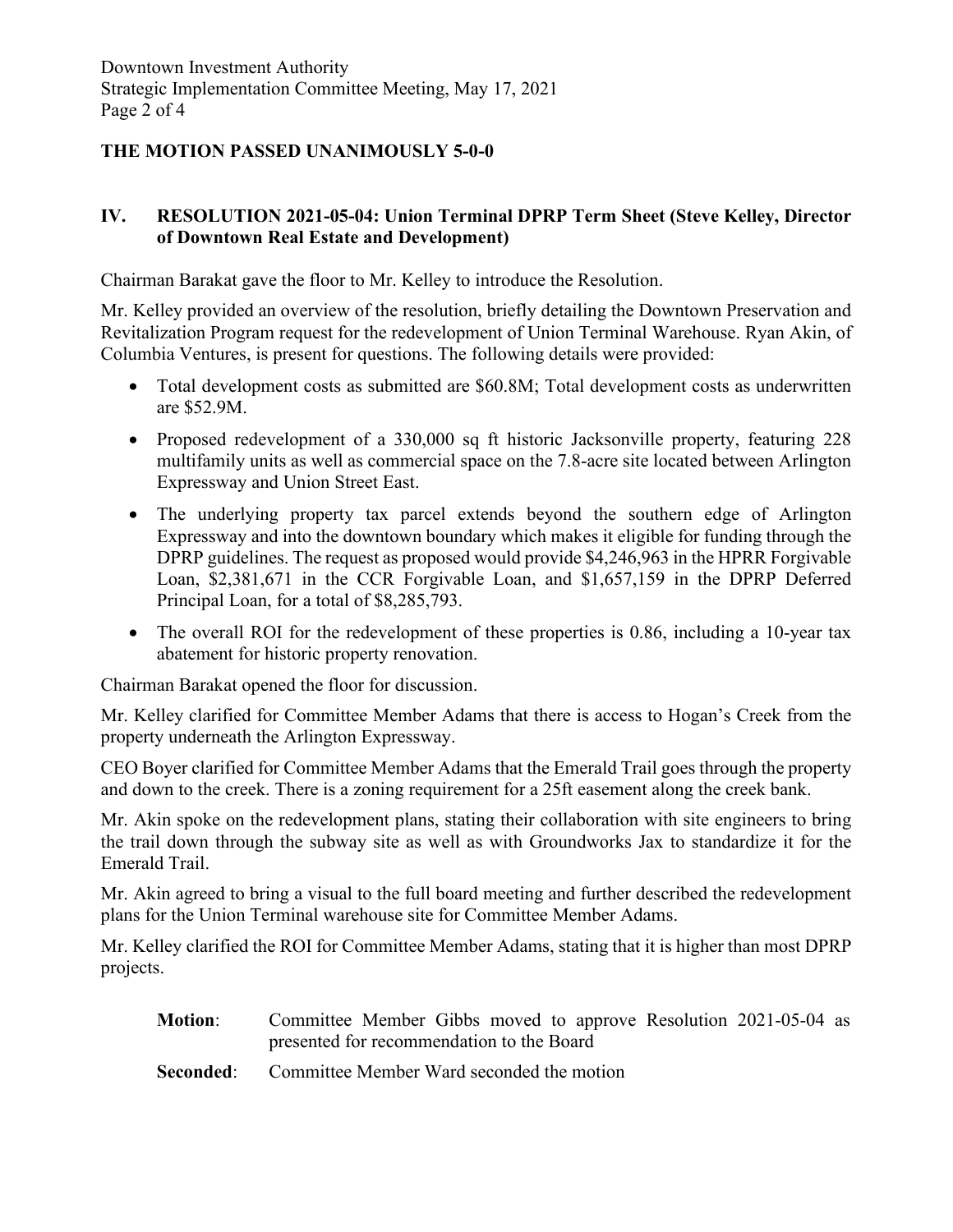Downtown Investment Authority Strategic Implementation Committee Meeting, May 17, 2021 Page 3 of 4

Mr. Kelley stated for Committee Member Moody that he doesn't recall the appraisal having an Upon Stabilization Value or Upon Completion Value. Mr. Akin stated that his firm has done their own analysis but have not had a third-party appraiser produce an estimate. CEO Boyer clarified that there would not be a benefit to the Tax Increment District due to the increase in property value because the property is located outside the CRA boundaries.

Mr. Akin clarified for Committee Member Moody that his firm has performed a market study and are working on financing the debt through a HUD insured loan. They are working with a MAP Lender who has also contracted an independent market study and analysis and confirmed rental rates.

Mr. Akin clarified for Committee Member Moody that his firm has not yet discussed the conveyance of land with FDOT regarding the easement. CEO Boyer stated that the easement is a requirement of the City Ordinance and a commitment at no cost to the city whether it is an easement or a deed.

Mr. Kelley clarified for Committee Member Gibbs that this project does not require DDRB approval because it (the building) is not located within the DIA boundary.

Mr. Kelley clarified for Committee Member Gibbs that the building is currently occupied and has had continuing occupancy for several years, though, underutilized. Mr. Akin added that it is 76% occupied, and ranges from makers to craftworkers, but most of which is storage.

Mr. Kelley clarified for Board Member Citrano that the HUD program utilized does not have restrictions on rent levels, so it is not technically considered an affordable deal, but it will start with workforce housing pricing.

Mr. Critrano asked if Columbia Ventures has submitted their application to HUD. Mr. Akin responded that it is a 3-step process, adding that the pre application was submitted in mid-March. HUD stated they should expect a response by July 17. Columbia Ventures plans to submit their firm commitment immediately after which would lead to a rate lock in early November. 30 days after that would be the financial closing. Mr. Kelley described the performance schedule.

Mr. Kelley and CEO Boyer clarified for Chairman Barakat that a very small portion of the land is within the TIF, and it will receive a per sq ft land value number if there is an increase in land value. It would be very minor.

CEO Boyer clarified for Chairman Barakat that this project is entirely a DPRP incentive, and no DIA funds will be used. The DPRP incentive is funded by General Funds from City Council.

Mr. Akin described the terms of the HUD Loan for Chairman Barakat. It is a 40-year term, fixed interest rate. Mr. Kelley added that the DPRP guidelines require the Deferred Principal Loan interest rate to be set at the time of closing and that HUD requires the rate to be set in advance of the financial closing, and as such would be a deviation from written policy. With the Deferred Principal Loan set at the 10-year Treasury rate, due to the nature of the HUD structure there are interest rate risks associated with a rapidly rising rate environment.

Mr. Kelley clarified for Chairman Barakat that our dollars are last-dollars-in.

Mr. Kelley clarified for Committee Member Moody that there is no DDRB oversight with this project. Mr. Akin added that the project is required to comply with the Department of Interior standards as approved by the National Park Service and the state's Historic Preservation Office, and with the Jacksonville Historic Preservation Commission.